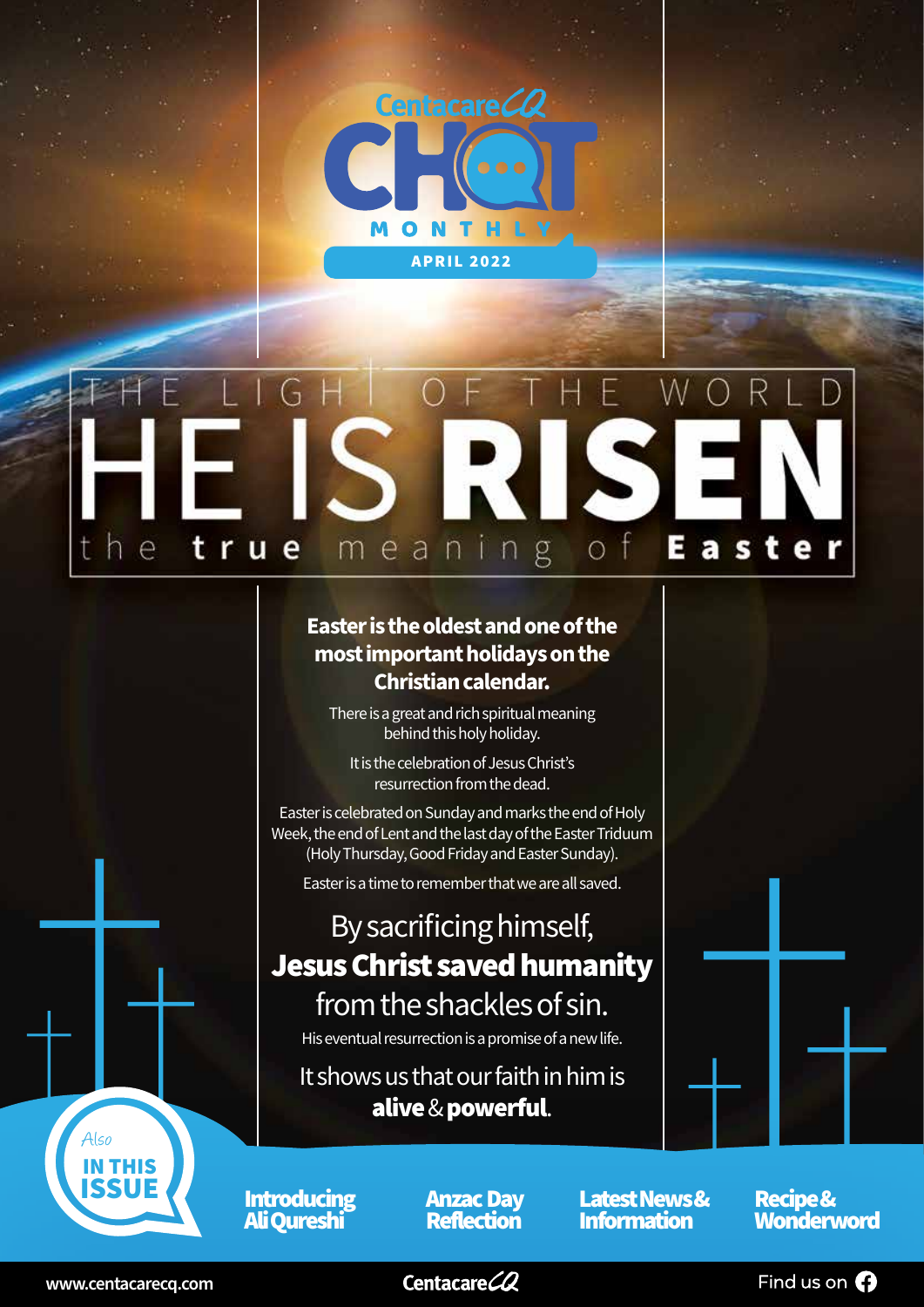### **Welcome to Easter's Chat Monthly.**

We have some wonderful reads in this month's issue that really **embrace the ideas of reflection and connection.** I hope that they leave you feeling inspired to reflect on the connections that you have within your own life.

You will also notice in this issue that we have some **BIG news** to start sharing with you! **We're changing our name here at Centacare***CQ*and as valued clients we want **you** to be the first to know.

While we aren't quite ready to share all the details with the world just yet*(you won't want to miss the next edition of Chat!) ,* all clients should soon expect to receive a letter with more information about this exciting change.

But as Centacare*CQ*'s provisional psychologist **Ali Qureshi**  discovered seven years ago, it can also lead to new and **Exciting opportunities.** 

**I wish everyone a happy Easter.** 

**Flavia Prospero**

General Manager Health & Wellbeing Services *Northern Region*

# Upcoming<br>name change!



# *A Time For Reflection & Connection...*

**Don Butler** General Manager Human Resources

# REFLECTION

# LEST WE FORGET



centacarecq.com/sga

## $-MZACDAY -$

# Wellness begins with *Self -Awareness*

## **Building the skills to get to know yourself better takes a great deal of courage and patience.**

## **"***If you aren't feeling yourself and need to bring focus and a balanced perspective back into your life, why not talk to a counsellor or psychologist?***"**

# MEET THE TEAM

### *Opportunities like a career change.*

In 2011, while living in Adelaide, Ali said he was diagnosed with a physical health condition.

*"The news weighed heavily on my mental health, and soon after, I developed depression,"* Ali said.

*"Coping with depression that's associated with a chronic disease is very challenging. I was curious as to why this was happening to me.* 

I knew a man, called him Sandy Cane Few folks even knew his name But a hero, yes was he Left a boy, came back a man Still many just don't understand About the reasons we are free I can't forget the look in his eyes Or the tears he cried As he said these words to me

*"I wanted to find out more, so I began to read some books on the subject.*

### *"The more reading I did, the more I wanted to help others like me."*

In 2015, Ali turned his curiosity into a career opportunity and began studying psychology shortly after moving to Mackay .

He completed his Graduate Certificate of Psychology and began working in the sector before eventually opening his own professional practice and completing his master's degree.

In September 2021, Ali joined Centacare*CQ* and has been helping couples, individuals and families through their personal challenges ever since.

Ali believes that mental health plays an important role in every person's life.

*"It's not uncommon these days for people to seek professional guidance in their life,"* Ali said.

*"If you aren't feeling yourself and need to bring focus and a balanced perspective back into your life, why not talk to a counsellor or psychologist?*

*"We are human – we have strengths, and we have short comings."*

To improve our mental health, Ali said that one of the greatest learnings that we can work towards is self-awarenesss.

We can't wait to share more with you, so... *Watch this space!*

*"Self-awareness is the starting point for us to begin to understand our behaviour.* 

*"By acknowledging our thoughts, feelings and emotions and recognising how they impact us, we can start to see how they also impact the people around us, including our family.*

While Ali explains that developing self-awareness takes a lot of practice, he encourages those who need assistance to consider speaking to a psychologist.



### *[Chorus]*

*All Gave Some, Some Gave All Some stood through for the red, white and blue And some had to fall And if you ever think of me Think of all your liberties and recall Some Gave All*

Now Sandy Cane is no longer here

### But his words are oh so clear As they echo throughout our land For all his friends who gave us all Who stood their ground and took the fall To help their fellow man Love your country and live with pride And don't forget those who died America can't you see?

### *[Chorus]*

*And if you ever think of me Think of all your liberties and recall*

*Yes recall Some Gave All Some Gave All*



**This year April marks two extremely important events, Easter and Anzac Day.**

Easter of course is a time when we celebrate the resurrection of Jesus Christ, on the third day after his crucifixion. On Anzac day, we pause to commemorate the men and women who have served our nation in all wars, conflicts and peacekeeping operations.

Many songs have been penned about soldiers and sacrifice, but to me the one that speaks directly to the heart is a little known track by American singer songwriter, Billy Ray Cyrus, *(yes, the same Billy Ray who shot to fame with the song, Achy Breaky Heart – in fact, both songs are from his 1992 debut album).* 

The song speaks of an American soldier, Sandy Cane, and whilst not an Anzac song by any stretch, the message is beautiful. I have included the lyrics to this song below, and I hope you will reflect with me while reading along...

### **Some Gave All** *– Billy Ray Cyrus...*

**I hope this song speaks directly to your heart as well, as you pause this Anzac Day to: 't***hink of all your liberties and recall, yes recall... Some gave all!***"**

### *Lest we forget.*



### **Exciting news, Centacare***CQ* **has a new name and identity on the way!**

We'll have the same great team, the same services and supports, and the same care and compassion that everyone has grown used to, just a fresh new name and logo that clearly reflects who we are.

Clients can expect to receive a detailed letter in April outlining the change, and we'll be introducing everyone to our fresh new look in next month's Chat Monthly.



*REMEMBER:* You are not alone. Our friendly and professional counsellors and psychologists are available to help you feel yourself again.

Our counselling and psychology services are available via phone, in person, or through video chat.

**To find out more or to book an appointment**, call our friendly team on